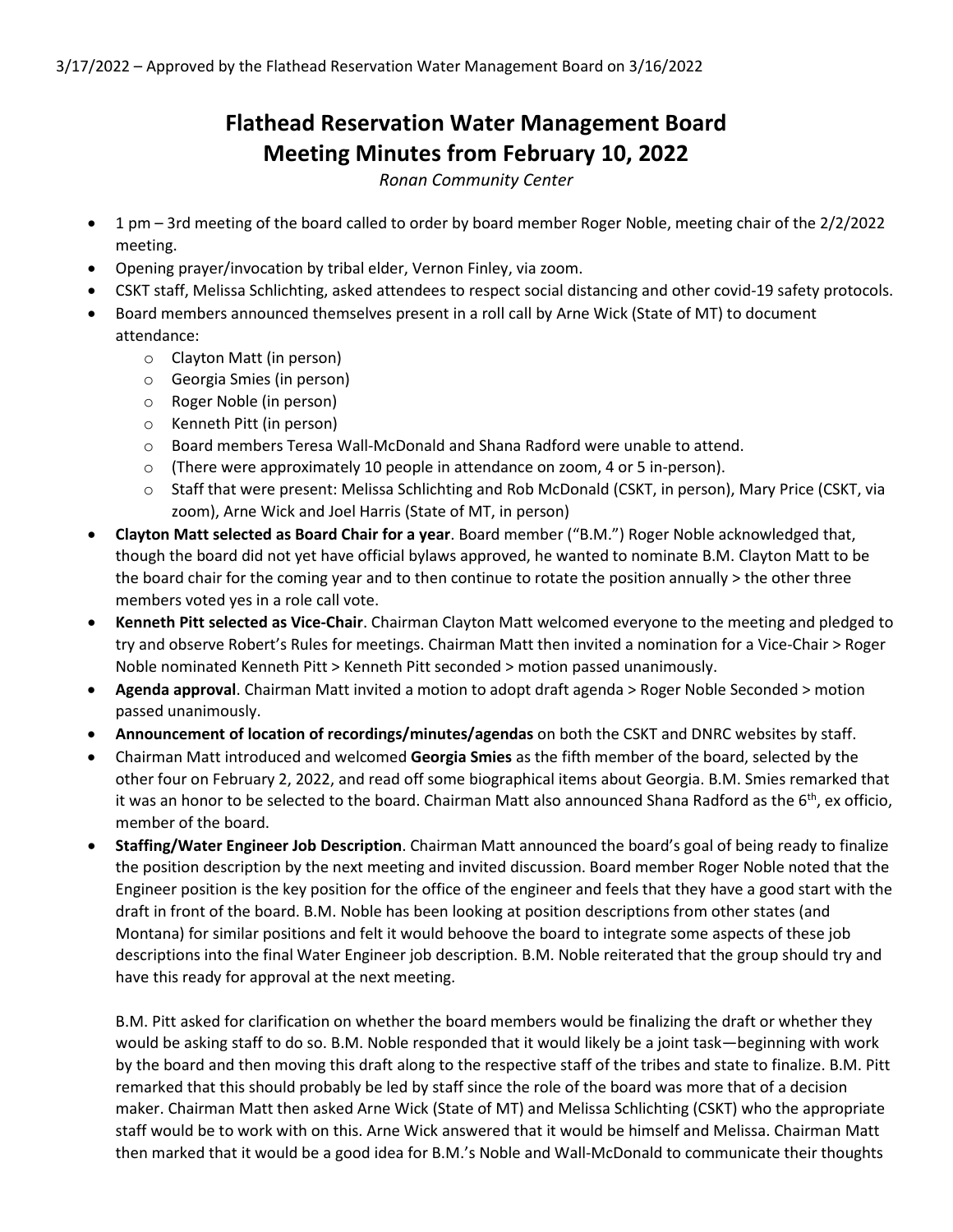- 3/17/2022 Approved by the Flathead Reservation Water Management Board on 3/16/2022
	- for additions and revisions to the job description to staff who can then prepare a final description, also suggesting that the description not yet be made public until it is in a more final form. Chairman Matt also clarified that B.M. Georgia Smies should feel free to jump in with Roger and Teresa on job description development if she has any input. B.M. Pitt made a motion that the board transmit a draft position description with B.M. Noble's input to staff for finalization > B.M. Smies seconded > motion passed unanimously.
	- **Feb 2, 2022 Draft Minutes Approval**. The board took a brief minute to look over the draft minutes from 2/2. Chairman Matt pointed out that the only revision he had was that his name was backwards (i.e., Matt Clayton should be Clayton Matt). B.M. Noble made a motion to adopt the minutes as amended by Chairman Matt > B.M. Pitt seconded > motion passed unanimously.
	- **Points of Clarification**. Chairman Matt turned this topic over to be led by staff. CSKT staff member, Melisa Schlichting, opened by noting that these clarifications are not exactly meant for discussion but to provide clarity / responses on some topics that have come up recently. These will be developed into the form of a "Frequently Asked Questions" document for the public. Arne Wick clarified the first item ("What is a registration of Existing Use and why is it needed?") and the second ("What are "previously unrecorded State-based water uses?") B.M. Noble mentioned the idea of extending the March 16 deadline date in light of the board just recently becoming whole and not yet having an engineer to begin processing. Chairman Matt was unsure that the board alone could take action to amend the ordinance. CSKT staff member, Melissa Schlichting, remarked that the parties will work together to clarify the limits of the board on this issue. Chairman Matt then wondered whether there was a need to extend the deadline and whether there was any information from the public available to help them make that decision. Arne Wick promised to check in with the DNRC regional offices on this topic and incorporate a detailed look into this subject into future orientation sessions for the board. Chairman Matt then asked staff to discuss the timelines of applications that are triggered upon receipt by the Engineer. Arne Wick responded by clarifying the difference between the backlog of registrations (2-1-106(2)) in the Ordinance and registrations that had not yet been filed (2-2-106(1) and (3)). Chairman Matt clarified that he was trying to ask about the sequence of filing—whether folks that made registration filings between 9/17/21 and 3/16/22 were free to develop these uses. Arne Wick answered yes but that they would still need to be processed.

Chairman Matt followed up with the question: in the case that there was a technical issue (or other kind of issue) identified on some of these registration applications, what would DNRC do about this and would it be appropriate for them to do anything? Arne Wick answers that it may be best to capture this answer in an orientation session but that the state and CSKT staff are working on options for interim processing of these applications to get us by until the engineer and office are formed. Melissa confirmed that the parties are working together on this subject of an interim process. Melissa also clarified that these registrations are for existing uses, not for new well uses, and that in the coming weeks staff will be preparing orientation sessions to give context to some of these questions. Melissa then read a clarification which describes the board's independent nature and its duties in approving new rights and changes to existing rights, with State and CSKT staff providing support. Arne Wick the fourth item ("When to apply for water uses developed after the effective date?") and Melissa Schlichting handled the fifth (a clarification that the board does not take over duties of the FIIP and clearly delineating where the board's authority ends and the projects begins). I.e., the FIIP administers water diverted from a stream to serve irrigated lands. Water that remains in a stream to serve the Tribes ISF rights is administered and enforced by the board according to the compact and ordinance.

- **Staff Updates on Orientation**. Arne Wick remarked that the various "deliverables" requested by the board from staff at the first two meetings were still in development and not yet ready for distribution, including:
	- o Proposed Timeline of important implementation items
	- o Draft operating rules
	- o Draft communication plan
	- o Draft staffing plan
	- o Options for office space